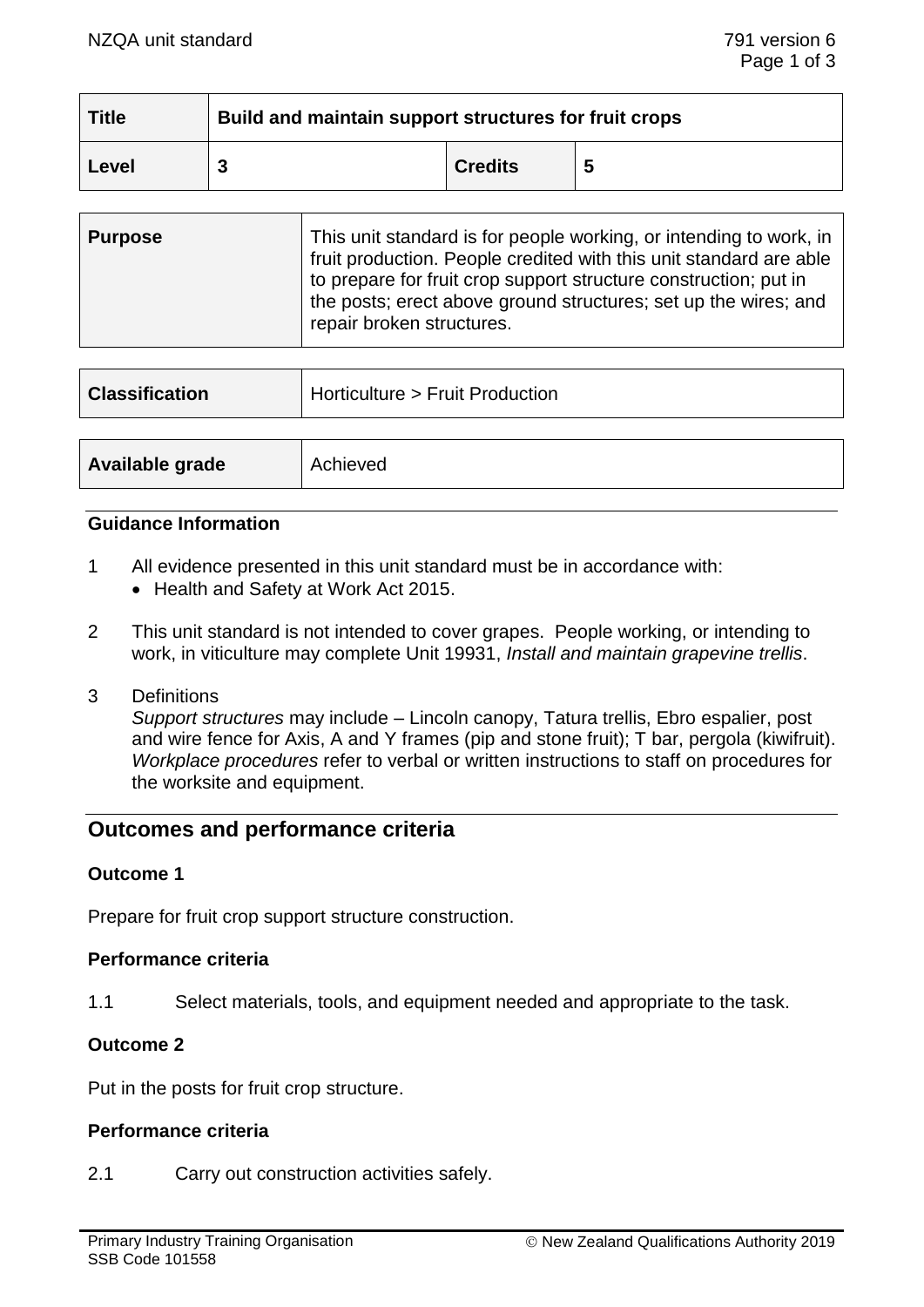- 2.2 Measure block and mark post sites according to crop type and support structure.
- 2.3 Dig holes and erect posts in accordance with support structure specifications.

Range may include but is not limited to – hand dug holes, machine dug holes, post driver, post injector.

- 2.4 Erect end assemblies in accordance with design specifications.
- 2.5 Clean and maintain tools, equipment, and machinery.

## **Outcome 3**

Erect above ground structures.

## **Performance criteria**

- 3.1 Carry out construction activities safely.
- 3.2 Select durable material in accordance with design specifications and the particular use and structure.
- 3.3 Erect above ground support structures in accordance with construction specifications.
- 3.4 Clean and maintain tools, equipment, and machinery.

## **Outcome 4**

Set up the wires.

### **Performance criteria**

- 4.1 Run and fix wires in accordance with design specifications.
- 4.2 Tension wires.

## **Outcome 5**

Repair broken structures.

## **Performance criteria**

- 5.1 Join, or remove and replace, broken wires to maintain the integrity of the structure.
- 5.2 Repair, or remove and replace, broken timber or metal support structures to maintain the integrity of the structure.